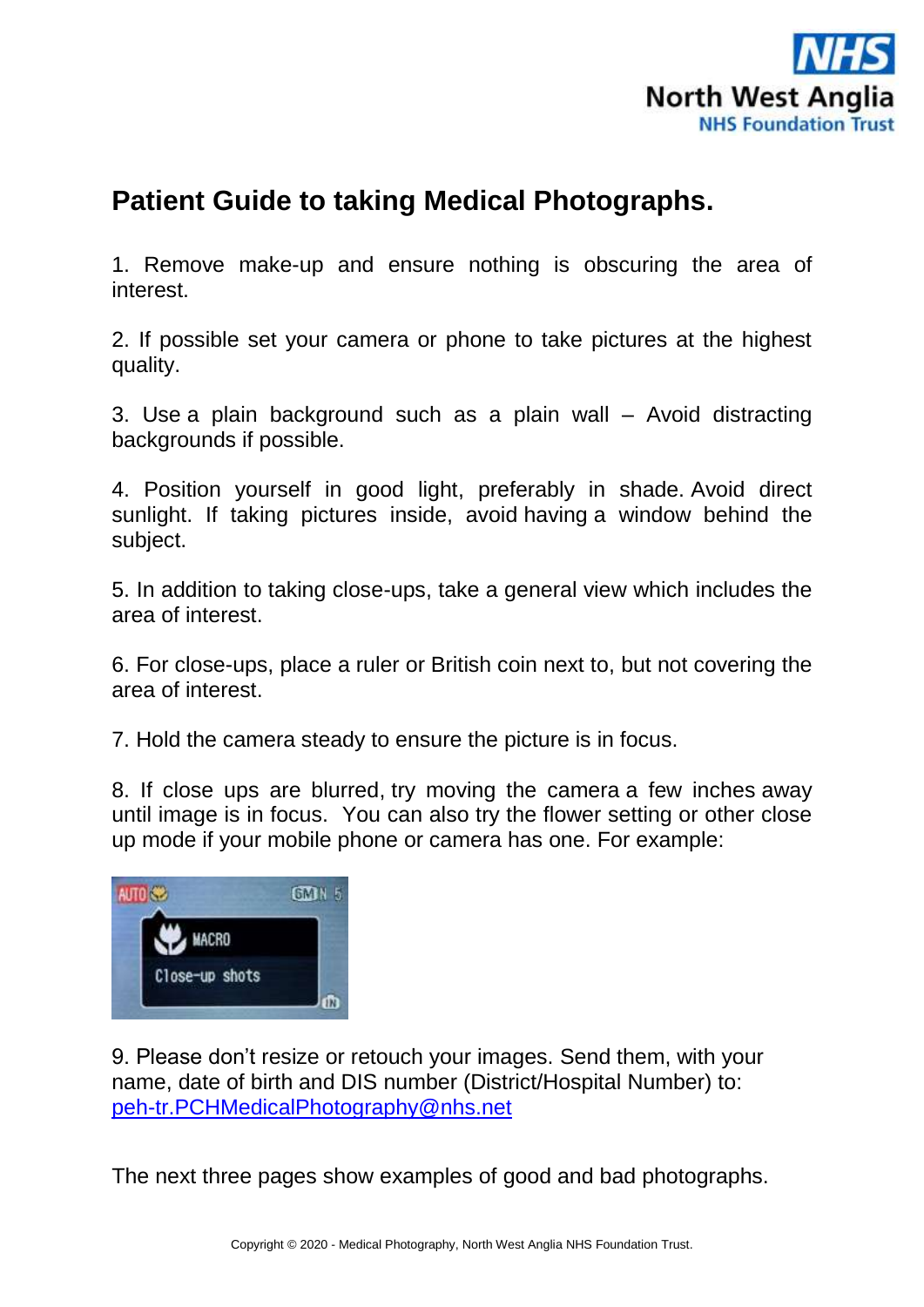## **Good Example Images.**





General View **Close-up View** 





General View **Close-up View**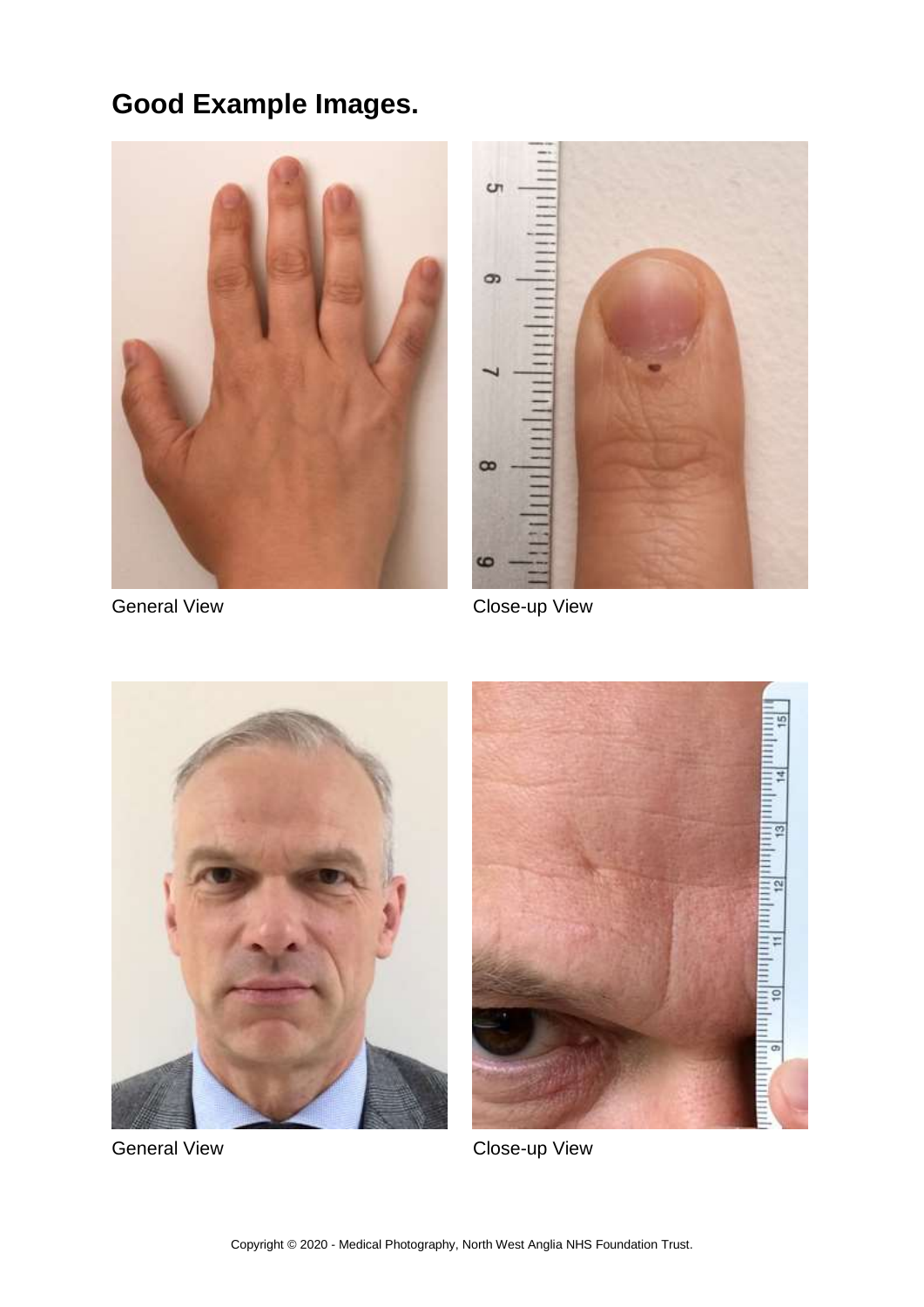## **Do's & Don't's.**





Backlit subject in front of a window. Distracting background & subject too far from camera.



Blurred picture from camera shaking. Plain background. Well lit subject. Hold camera steady. Taking picture in brighter light may help.